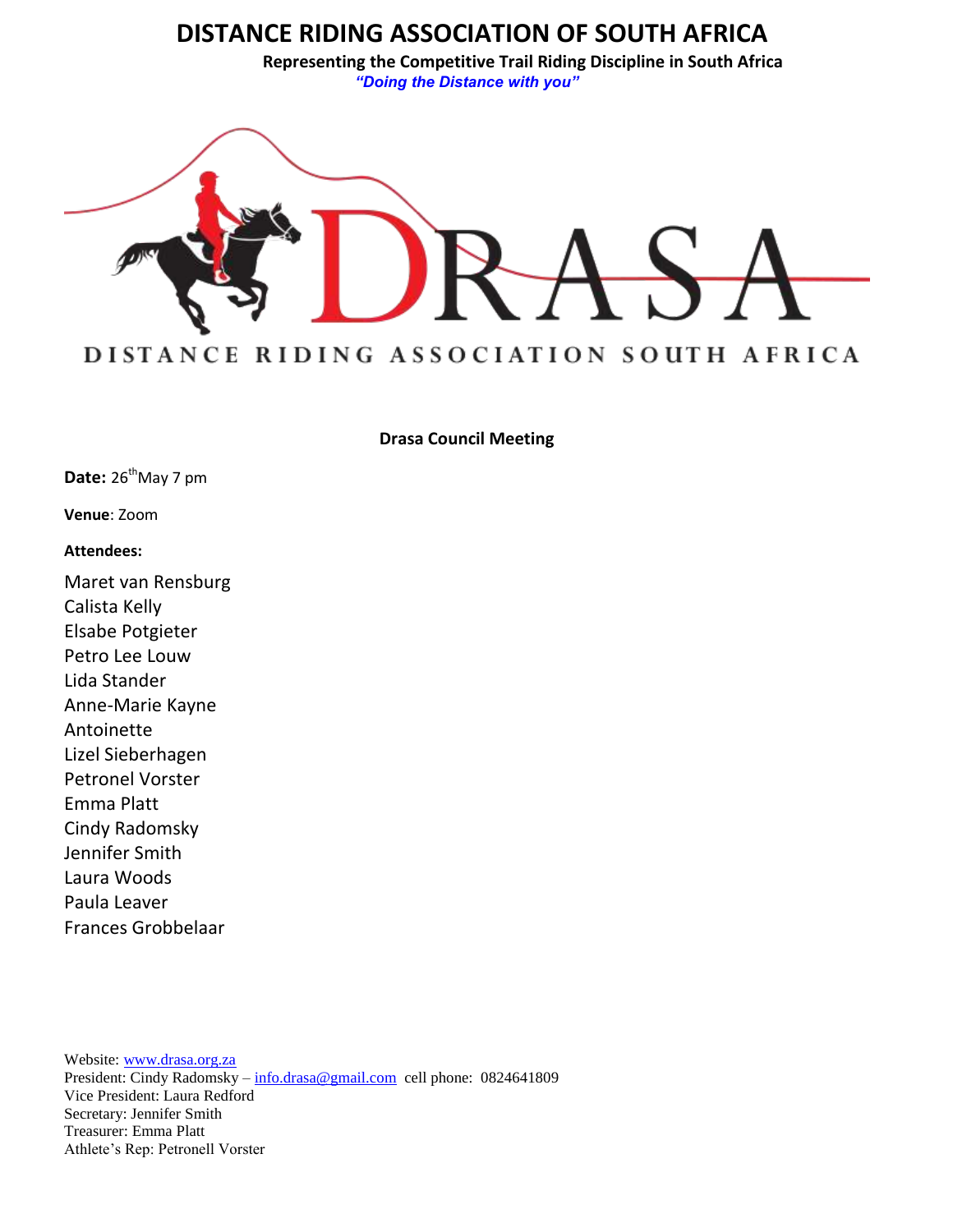- 1. Report back from each province of where they are currently
	- a.Maret van Rensburg (Western Cape)– booked a venue, has sponsors for some prizes already, # of entries, a lot who will enter but not many who will do all three days - 30 on Saturday, barn dance in the evening on Sat, 20 on Friday and Sunday.
	- b.Anne-Marie Kayne (Gauteng) waiting for Lazar to provide quote for their facilities, have other options though, Klipkraal – but the route might be too technical, Bloekompoort also possible – not technical enough,
	- c. Paula Leaver (Eastern Cape) need to do a day ride before Nationals, waiting for judges to do their exams, provisional venues booked, Nationals will be August,
	- d.Lida Stander no members have qualified yet
	- 2. Team entries
		- a.Nothing to report as this can only happen after the last qualifiers have been completed.
	- 3. Team criteria and composition
		- a.After all qualifiers have been completed Cindy will redo the scores and then the provinces can select their teams.
		- b.Choose the provincial team from the top four scores, then ask them if they want to participate in National.
		- c.Decided we will have Pleasure teams and Trail teams competing against each other only.
		- d.Pleasure riders can only compete up to 20Km, Trail can enter up to 40Km but can compete at lower kms. You get higher points the longer the distance you enter to ride due to the way in which the accumulated points are calculated.
		- e.At the end of the 3 days the points of the 3 best riders in team per province are added up and the team with the most points will win.
		- f. Provinces can choose more than one team
		- g.Teams are chosen based on Accumulated Points which are calculated based on the distance ridden as well as the score of the rider.
		- h.Team members have to ride three days at nationals, but it can be at a shorter distance.
		- i. Can choose a reserve but they can only be exchanged before the competition
	- 4. Team colours/clothes?
		- a.It was decided to design a Bib per province with their province name and colour and a team number

b.Awaiting quotes

- 5. HMS travelling judge
	- a.It was agreed that there must be a travelling senior judge to each of the competitions.
- 6. Venues

a.Venues were discussed briefly under provincial reports

Website: [www.drasa.org.za](http://www.drasa.org.za/) President: Cindy Radomsky – [info.drasa@gmail.com](mailto:info.drasa@gmail.com) cell phone: 0824641809 Vice President: Laura Redford Secretary: Jennifer Smith Treasurer: Emma Platt Athlete's Rep: Petronell Vorster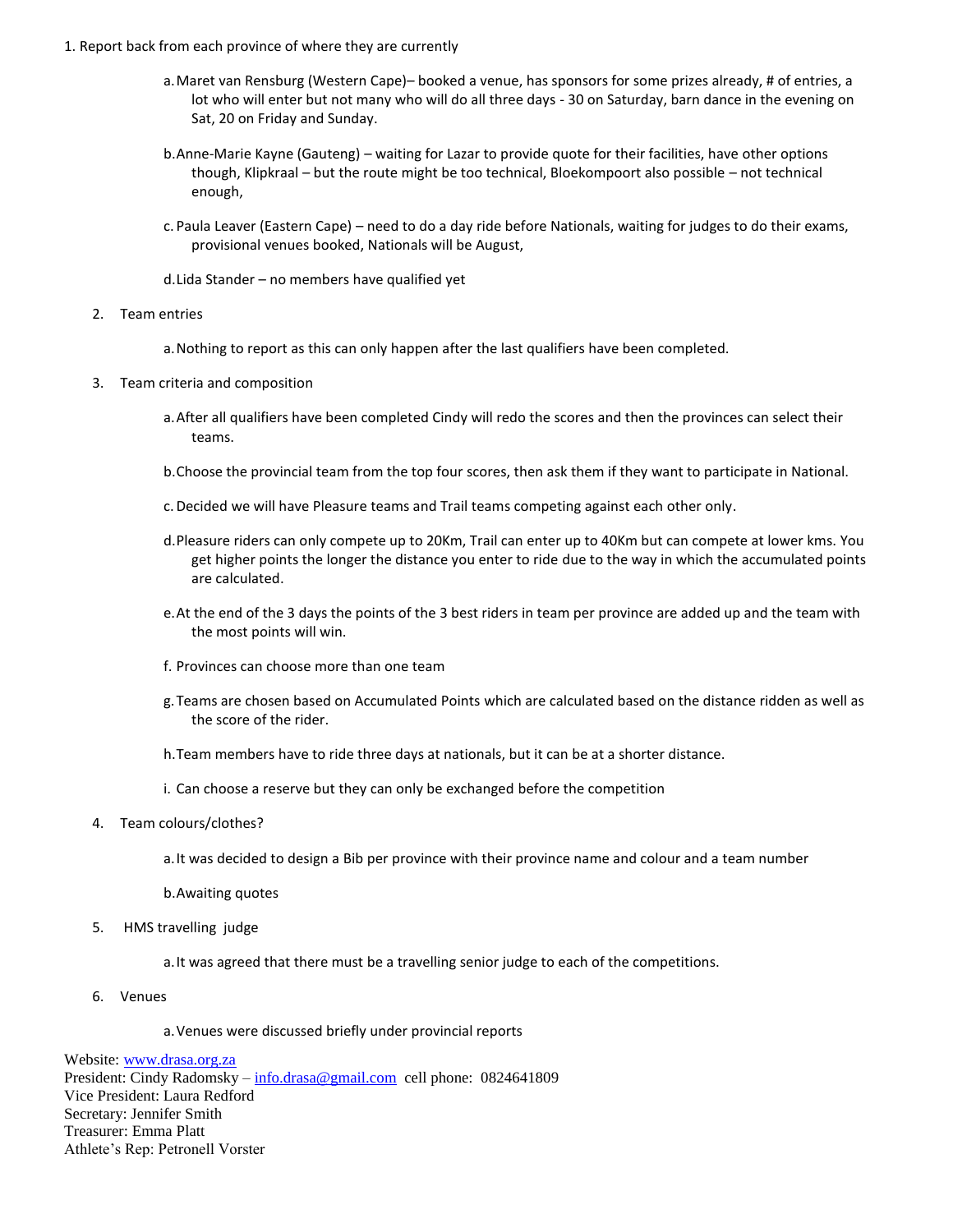#### 7. Distances and courses

- a.It was agreed we would only offer up to 40km for Nationals 2021
- b.Min 10km, 20km, 30km, 40km
- c. Petronell and Dirk will provide some suggestions in terms of course design
- d.Provinces to send in photos of courses for comment and riding technicality
- e.HMS Obstacles will be discussed and if possible it is suggested that they be changed each day but be standard across all Nationals
- f. Pre Ride Horsemanship test will also be standard across all Nationals and different per day
- 8. Horsemanship judging
	- a.At a normal multi day ride the HMS score has been carried over. It was decided however for Nationals that the HMS judging should be done each day to accommodate how a rider treats his/her horse as the competition progresses.
	- b.The judging committee will decide how the obstacles will be set each day.
- 9. Day riders
	- a.Whilst some of the provinces need all the entries they can get, it was decided to not include non-member day riders in the actual Nationals competition due to it being the Premier event of the Calendar. Affiliated Full members will be able to ride 1 day only
- 10. Finances- entries?
	- a.Drasa will pay for the rotating judge to travel to each venue, including catering and accommodation
	- b.Vets will be paid per venue, at least one is required but must be a qualified treatment vet, although it is possible to have a lay person who takes the horse's pulse
	- c. The entries per province must cover all other costs.
	- d.Can set a fee per day (a standard fee across all distances and all Nationals)with a discount for entering all three days
- 11. Awards- finances, agreement on prizes
	- a.It was agreed that the provincial team vests will be provided and will be returned to province
	- b.Develop buffs for everyone who qualifies and enters the Nationals (Liezel and Petronell will check with their suppliers to provide quotes)
	- c. Continue to use the embroidered scrolls for the winners of each section etc.
	- d.Silverstar has a box of trophies they are prepared to sponsor
	- e.Cost of trophies etc.
- 12. Finances
	- a.Each province must put together their budget for their national, submit them to head office, and this will be approved.

Website: [www.drasa.org.za](http://www.drasa.org.za/)

President: Cindy Radomsky – [info.drasa@gmail.com](mailto:info.drasa@gmail.com) cell phone: 0824641809 Vice President: Laura Redford Secretary: Jennifer Smith Treasurer: Emma Platt Athlete's Rep: Petronell Vorster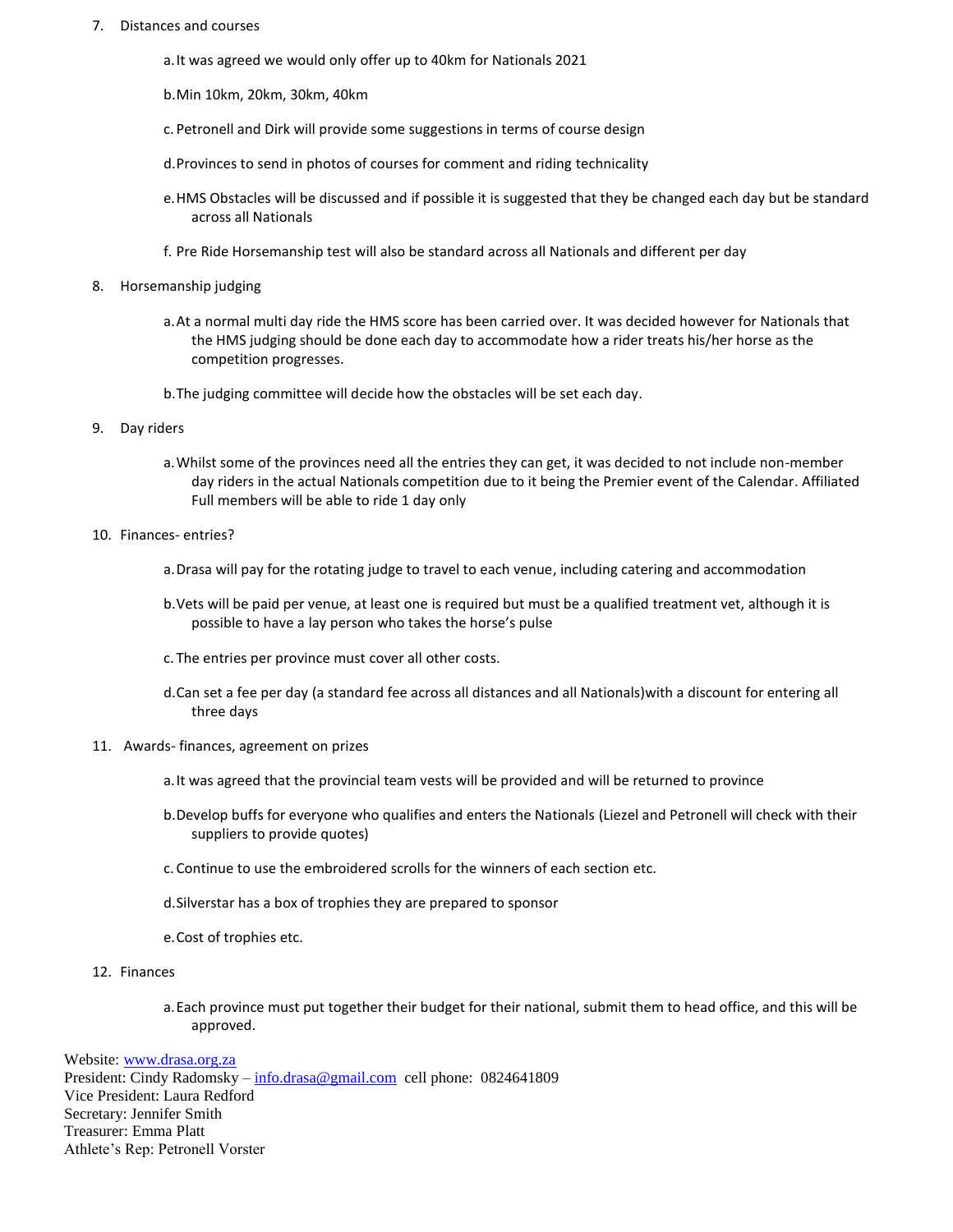b.The fees will be paid to National but refunded to the province to pay their expenses

- c. It was suggested that there be a national daily fee of R450 with a possible discount for riders who enter all three days. This will need to be decided based on the provincial budgets
- d.By the  $10^{th}$  June everyone must send in their budgets through to Cindy for approval and consideration.
- 13. To be decided
	- a.Travelling judge who
	- b.Finalise prizes what
	- c. Entry fee how much

Prizes and awards document released after the meeting closed for consideration and inclusion in the minutes:

#### **YEAR END AWARDS (June to July or last Nationals to be held )**

#### **Scrolls for year end awards(AFTER ALL NATIONALS ARE COMPLETED)**

- 1. "DRASA CHAMPION VETERINARY 2021" "DRASA CHAMPION - TIME 2021" "DRASA CHAMPION - HORSEMANSHIP 2021"
- 2. "DRASA CHAMPION PLEASURE 2021" "DRASA CHAMPION – TRAIL 2021" "DRASA CHAMPION – SUMMIT 2021"
- 3. "DRASA HIGHEST KMS PLEASURE 2021" "DRASA HIGHEST KMS– TRAIL 2021" "DRASA HIGHEST KMS – SUMMIT 2021"
- 4. "DRASA HIGHPOINT PLEASURE 2021" "DRASA HIGHPOINT TRAIL – 2021 "DRASA HIGHPOINT SUMMIT - 2021
- 5. "DRASA ETHOS 2021"
- 6. "DRASA PROVINCIAL TEAM CHAMPIONS TRAIL– 2021" "DRASA PROVINCIAL TEAM CHAMPIONS PLEASURE – 2021"

### **Criteria:**

Only horse/rider combos who are paid up members for the final part of the season (so we cannot count those who were paid up the previous year but did not renew for next year). This will include points/scores from Nationals.

1. Top Vet, Time and HMS Scores-to honour the horse/rider combo who consistently gets good vet or time or horsemanship scores at rides. Rewards those who improve their scores as they go along, also then gives everyone a chance to improve their specific skill score and get recognition for that as some horses/riders are only really good in one of the criteria and the other criteria let them down. All scores counted in the period

Only by horse/rider combination

Website: [www.drasa.org.za](http://www.drasa.org.za/)

President: Cindy Radomsky – [info.drasa@gmail.com](mailto:info.drasa@gmail.com) cell phone: 0824641809 Vice President: Laura Redford Secretary: Jennifer Smith Treasurer: Emma Platt Athlete's Rep: Petronell Vorster